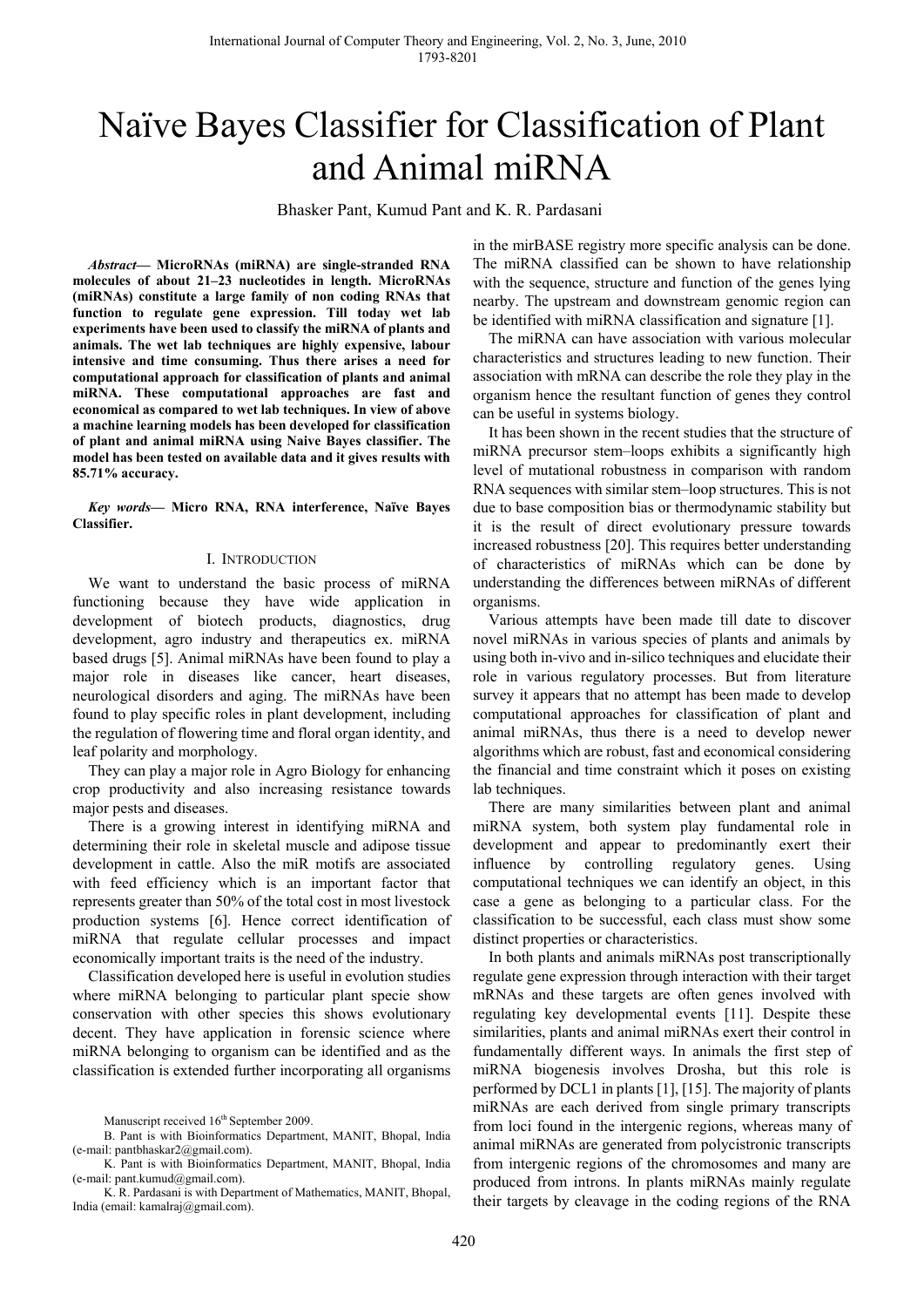whereas animal miRNAs mainly operate by translation repression using targets at the 3'-UTR [12], [13]. But there is almost always an exception that breaks the rule. None of the characteristics described in the above sections allows by itself a direct classification of a given miRNA as plant or animal miRNA. This work, however, tests if multiple features can be combined to create a powerful classifier. The algorithm of choice is the Naive (or simple) Bayes classifier that finds its origins in the Bayesian theory of probability. In present work we have developed a naïve bayes classifier for classification of the plant mirna and animal mirna, using the differences between the plant and the animal mirna which are given in the Table 1

|                                                                      | Plants                                                                                  | Animals                                                                    |  |
|----------------------------------------------------------------------|-----------------------------------------------------------------------------------------|----------------------------------------------------------------------------|--|
| Number of miRNA genes 100-200<br>present                             |                                                                                         | 100-500                                                                    |  |
| Location within genome                                               | Predominantly<br>region                                                                 | intergenic Intergenic region intron                                        |  |
| Presence of miRNA clusters                                           | Uncommon                                                                                | Common                                                                     |  |
| miRNA biosynthesis                                                   | Dicer like                                                                              | Drosha ,Dicer                                                              |  |
| Location of miRNA binding Predominantly<br>motifs within target gnes | the<br>reading frame                                                                    | open Predominantly the 3'-UTR                                              |  |
| Number of miRNA binding Generally one<br>sites within target genes   |                                                                                         | Generally multiple                                                         |  |
| genes                                                                | Function of known target Regulatory genes crucial for Regulatory<br>development enzymes | for<br>crucial<br>gens<br>development<br>structural<br>protein<br>,enzymes |  |

### II.MATERIALS AND METHOD

A naive Bayes classifier is a simple probabilistic classifier based on applying Bayes' theorem with strong (naive) independence assumptions. A more descriptive term for the underlying probability model would be "independent feature model".

In simple terms, a naive Bayes classifier assumes that the presence (or lack of presence) of a particular feature of a class is unrelated to the presence (or lack of presence) of any other feature depending on the precise nature of the probability model, naive Bayes classifiers can be trained very efficiently in a supervised learning setting. In many practical applications, parameter estimation for naive Bayes models uses the method of maximum likelihood; in other words, one can work with the naive Bayes model without believing in Bayesian probability or using any Bayesian methods [2], [3].

The main advantage of Bayesian classifiers is that they are probabilistic models, robust to real data noise and missing values. The Naive Bayes classifier assumes independence of the attributes used in classification but it has been tested on

several artificial and real data sets, showing good performances even when strong attribute dependences are present. In addition, the Naive Bayes classifier can outperform other powerful classifiers when the sample size is small [4], [7]. Since it also has advantages in terms of simplicity, learning speed, classification speed, storage space and incrementality its use should perhaps be considered more often.

A model is developed to classify Animal and Plant miRNA on the basis of physical characteristics only. It exploits features already available in databases, like number of miRNA genes present, presence of miRNA in clusters, number of binding sites and complementariness and combines them into a Naive Bayes classifier to obtain the classification of animal and plant miRNA. These features are given in Table 1.

 A NB classifier calculates the probability that a given instance (example) belongs to a certain class. It makes the simplifying assumption that the features constituting the instance are conditionally independent given the class. Given an example X, described by its feature vector  $(x1,...,xn)$ , we are looking for a class C that maximizes the likelihood. We consider each data instance to be an n-dimensional vector of attribute values:

 $X = (x1, x2, x3, \dots xn).$ 

After data filtering, each classifier is trained and cross-validated for 10-times with a 10-fold random sampling. The ten resulting values for each performance parameter are averaged to obtain the final figures and Receiver Operating Characteristic (ROC) curves and TP rates vs. FP rates are plotted and analyzed. As expected, the Naive Bayes classifier shows a definite progression in performance when data discretisation is used, either supervised or un-supervised.

### *A.Software*

The miRNA target registry software is used to extract the properties of the animal and plant miRNA. The Weka Data Mining Java script 3.6 was used for training and testing the Naive Bayes classifier [14].

### *B.Classifier*

Previously miRNAs have been classified using decision tree classifier, the algorithm for which was also taken from Weka suite. The same dataset has been used here also [21]. All the algorithms used were taken from the Weka suite [10].

## *C.Evaluation*

The standard way of predicting the error rate of a learning technique given a single, fixed sample of data is to use stratified 10 –fold cross validation. All evaluation parameters are calculated with a ten times, tenfold cross-evaluation. The method uses nine tenths of the data for training the system while the remaining tenth is set aside as a test set (control) for estimating the various evaluation parameters, like the success rate (see below for parameters definition). The data is randomized and the procedure is repeated 10 times to estimate the average value for each parameter [8], [16] – [18]. Extensive tests on numerous datasets with different learning techniques have shown that 10 is about the right number of folds to get the best estimate of error. The parameters used for evaluation are the following (where  $TP = true$  positive,  $FP =$ false positive,  $TN = true$  negative and  $FN = false$  negative)

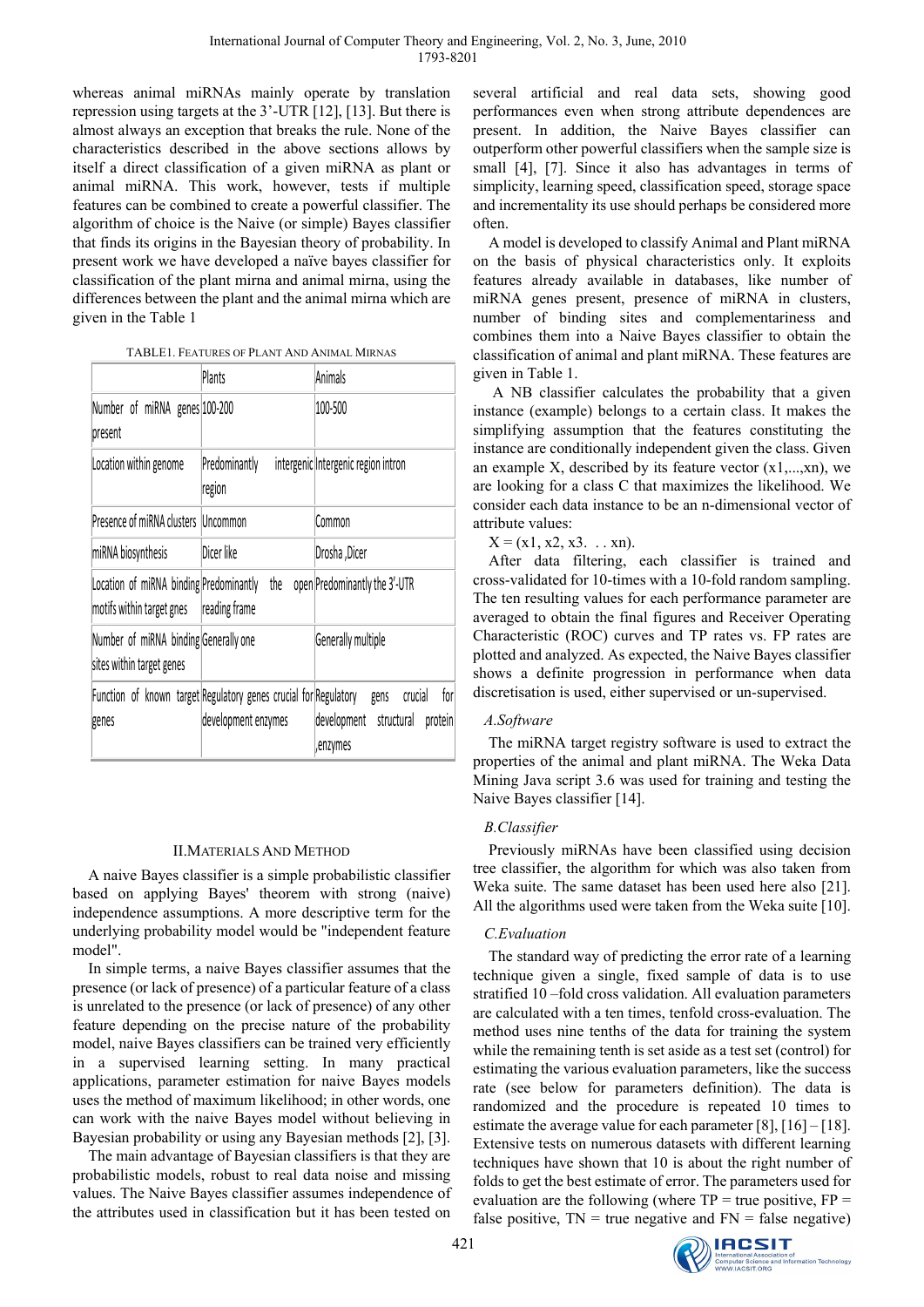## [19].

### *D.Precision*

Defined as the number of positive instances retrieved over the total number of instances declared positive by the classifier =TP/TP+FP.

## *E.Recall*

It is defined as the number of true positive instances retrieved over the total number of instances that are positive in the set =TP/TP+FN.

## *F.F Measure*

Combines precision and recall =  $2TP/2TP + FP + FN$ .

## *G.Success Rate*

It is the number of real positive and negative instances retrieved over the total number of instances.  $= TP + TN / TP + TN + FP + FN$ 



$$
\Bigl/(p_1-a_1)^2+...+(p_n-a_n)^2
$$

Where p1, p2... pn are the predicted values for each transcript, a1,  $a2... a<sub>n</sub>$  are the actual values and n is the total number of predictions (number of transcripts considered). The standard deviation over the ten success rate values and over the ten root mean squared error values is calculated as follows.

$$
\sqrt{\frac{\sum_{i=0}^{N}(x_i-\overline{x})^2}{N-1}}.
$$

Graphical description of various attributes used in the classifier is shown in figure 1, 2, 3  $\&$  4. Each and every attribute is checked with the given class and their frequency is plotted in the form of graph.



Fig. 1 Number of mismatches with target mRNA (on X axis)/ vs. Number of miRNA (on Y axis).



Fig. 2 Complementarity of miRN (on X axis)/ vs. Number of miRNA (on Y



Fig. 3 Number of target genes (on X axis)/ vs. Number of miRNA (on Y axis).



Fig. 4 Size of fold back loop (on X axis)/ vs. Number of miRNA (on Y axis).

### *I.Training Set*

For the classification of animal and plant miRNA we select the dissimilarity between the animal and plant miRNA. For the classification purposes we have selected number of mismatches with target mRNA. The number of mismatches in plants have values less than or equal to 3 but for animals this value is 4 or more than 4 which implies that plant have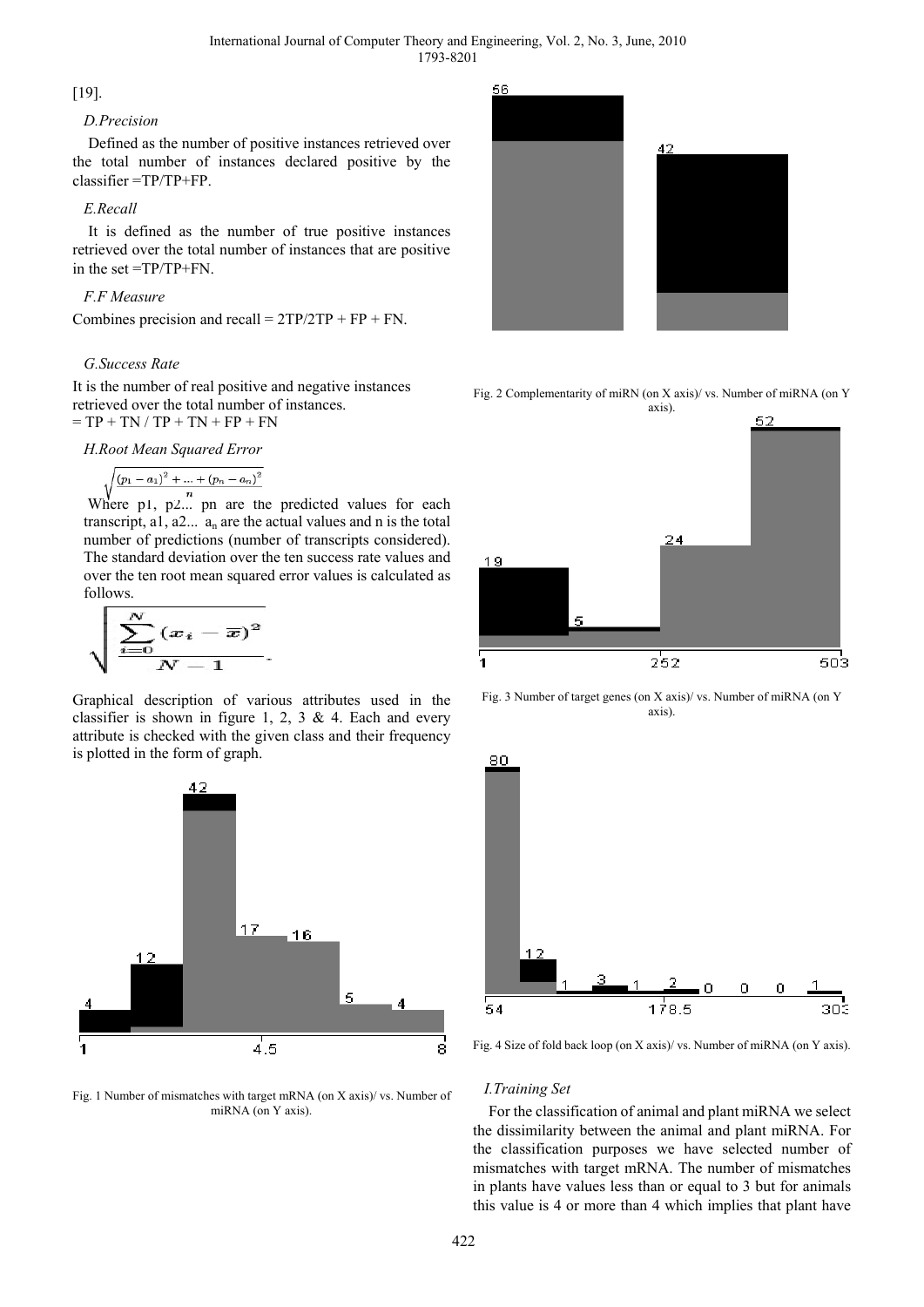greater . Complementarity of miRNA with target has higher value for plant and low for animals. Size of fold back loop is greater than 100 for plant with variations till 303 nucleotide and less than 100 nucleotides for animals. With these characteristics we have trained the weka classifier and the values we get are given in the table 2.





Graph2-ROC Curve for plants

### III. RESULTS AND DISCUSSION

A set of attributes was collected and the corresponding attribute values were fed to the classifier for each transcript of all plant and animal miRNA genes. Not all attributes, however, are fit for use in a classifier [9]. The attributes like presence of cluster are the attributes not taken for classification purpose since the information was not adequate. The result show 85.71% classified instances and 14.29% unclassified instances .The detailed characteristics of the classification is given in table 2 and 3 which uses naïve bayes

classfier.

## *A.Figure 1*

Shows the number of mismatches with mRNA. The black portion of the graph indicates data for plants, majority of which are found to have zero or less then or equal to three mismatches, very few have four. For animals the grey graphs indicate number of mismatches which can be as many as 8. None of the miRNAs in animals have 0 mismatches.

## *B.Figure 2*

 Show complementarity of miRNA with target mRNAs. Majority of plants have high complementarity, whereas animals have low complementarity with target mRNA.

## *C.Figure 3*

Shows that number of target genes which in case of plants is less, whereas for animals the number of target genes exceeds as much as 503. Very few plant miRNAs have large number of target genes.

## *D.Figure 4*

Shows the size of fold back loop. For animal the variation in loop is lesser whereas for plants the loop size varies as much as 303 nucleotides.

## *E.ROC curves*

They depict the performance of a classifier without regard to class distribution or error costs. The horizontal axis represents false positive and vertical axis represents true positive. The value of ROC curve for this data set comes out to be 0.835 which represents these values in the true positive region as shown in graph1 and graph2.

| TABLE2. STRATIFIED CROSS VALIDATION (SUMMARY) |  |
|-----------------------------------------------|--|
|-----------------------------------------------|--|

| Correctly classified instances   | 84       | 85.7193% |
|----------------------------------|----------|----------|
| Incorrectly classified instances | 14       | 14.2857% |
| Kappa statistics                 | 0.7101   |          |
| Mean absolute error              | 0.1658   |          |
| Root mean squared error          | 0.3679   |          |
| Relative absolute error          | 33.4728% |          |
| Root relative squared error      | 73.901%  |          |
| Total number of instances        | 98       |          |

|  | <b>TABLE3. DETAILED ACCURACY BY CLASS</b> |  |
|--|-------------------------------------------|--|
|  |                                           |  |

| TР    | FP rate | Precisio | Recall | F-mea | <b>ROC</b> | Class     |
|-------|---------|----------|--------|-------|------------|-----------|
| rate  |         | n        |        | sure  | area       |           |
| 0.889 | 0.182   | 0.857    | 0.889  | 0.873 | 0.835      | Animal    |
| 0.818 | 0.111   | 0.857    | 0.818  | 0.837 | 0.835      | Plant     |
| 0.857 | 0.15    | 0.857    | 0.857  | 0.857 | 0.835      | -Weighte  |
|       |         |          |        |       |            | d average |

## **Confusion Matrix**

a  $b \le$ -- classified as 48 6 | a = Animal 8 36 |  $b =$  Plant

# IV. CONCLUSION

There are many obvious similarities between plant and animal miRNA systems; both systems play fundamental roles